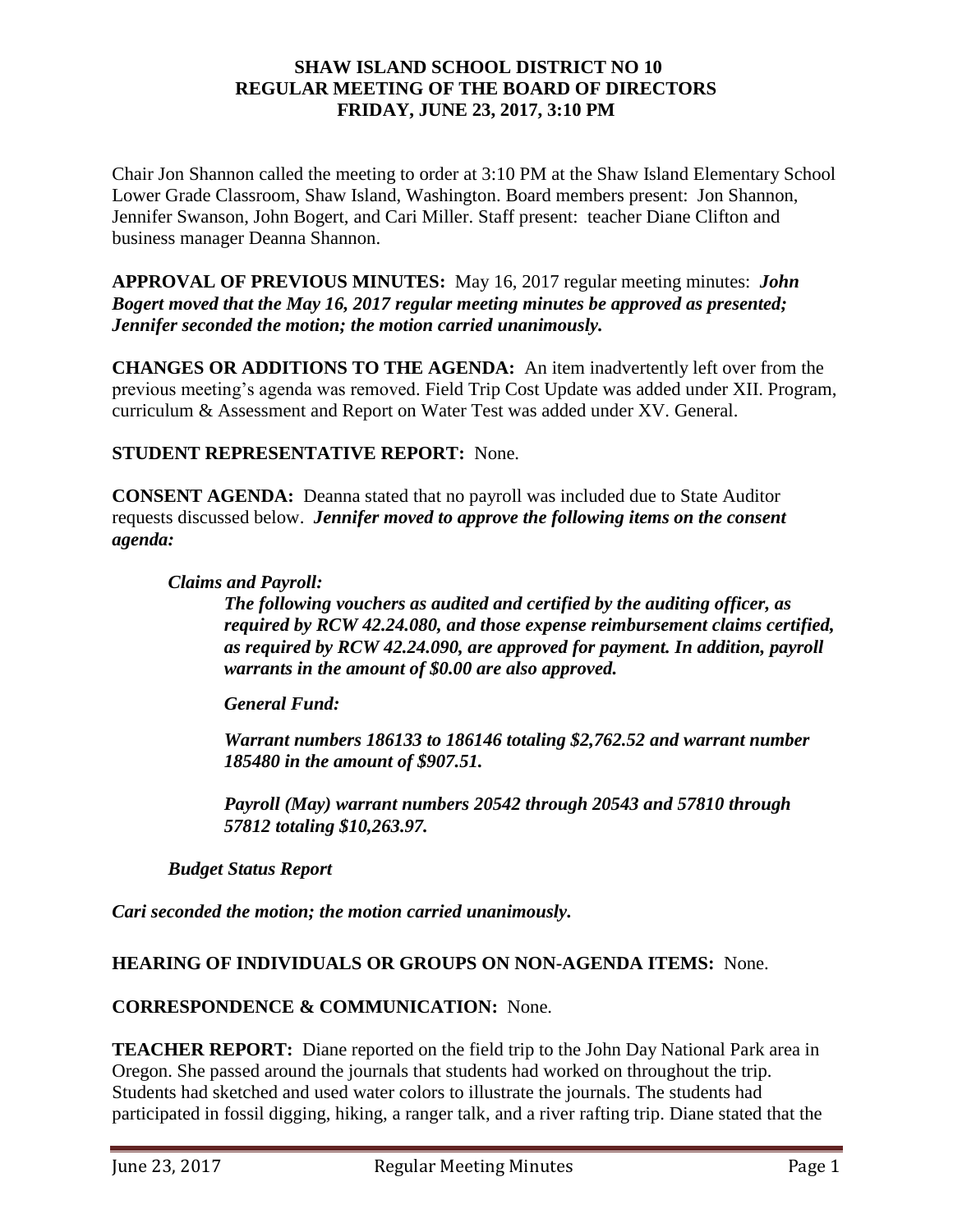students had been invited to come in to school for a couple of afternoons the following week to work on the year book and thank you cards for adults who had contributed to their field trip experience. Diane stated that sometime after school started the following fall, the students would present a slide show of the Oregon field trip for the community. Diane stated that she would like to do robotics with the students, possibly starting during the summer.

**LEGISLATIVE REPORT:** It was reported that the state budget had still not been passed.

# **SUPERINTENDENT AND COMMITTEE REPORTS:**

- **1. Superintendent:** None.
- **2. Physical Plant:** John Bogert reported that he had met with Wade Thurmond from Assetworks LLC. Assetworks LLC had been contracted by WSRMP (Washington Schools Risk Management Pool) to update the valuations of all districts in the pool. John also reported that he had met with Amy Van Dongen from Craving Design about the bathroom renovations. The estimate for the minor renovations for the bathrooms was approximately \$10,000. *Jennifer moved that the district move forward with the remodeling of the two bathrooms at a cost of up to \$12,000 from the Capital Fund;*  John Bogert seconded the motion; the motion carried unanimously. John Bogert should move forward with the bid process. Summer cleaning and rug cleaning were discussed.
- **3. Instructional Support:** Jennifer reported that the committee had been putting the guest instructor schedule for the 2017-18 school year together.
- **4. Administration:** Deanna reported that the annual Audit Assessment for the State Auditor's Office had been completed.

# **PROGRAM, CURRICULUM, AND ASSESSMENT:**

- **1. Technology Committee End of Year Report:** Diane reported that the committee would be meeting and developing a replacement schedule.
- **2. School Improvement Plan End of Year Report:** The administration committee would be reviewing the plan after the field trip.
- **3. Field Trip Cost Update:** Deanna reported that the field trip costs had come in under the \$6,000 approved by the board which included \$4,500 from the board and \$750 each from the student fundraising fund and Shaw School Foundation. Deanna requested the school pay the entire amount so that the student funds could go into the ASB fund being set up. Jon stated that since the cost was under the \$4,500 previously approved the District could pay the entire cost.

### **PERSONNEL:**

**1. Update on 2016-17 school year classified employee contracts:** Contracts would be ready for the August meeting after the state budget was passed.

# **BUDGET & FISCAL MATTERS:**

- **1. Approval of Resolution 2017-1 Resolution to Create an ASB Fund:** Resolution 2017- 1 was reviewed. *Jennifer moved that Resolution 2017-1 To Create an ASB Fund be approved; Cari seconded the motion; the motion carried unanimously.*
- **2. Approval to join NWESD School Safety Cooperative:** *Jennifer moved that the District join the NWESD School Safety Cooperative at an annual cost of \$500; Cari seconded the motion; John Bogert requested the District track and reevaluate the*